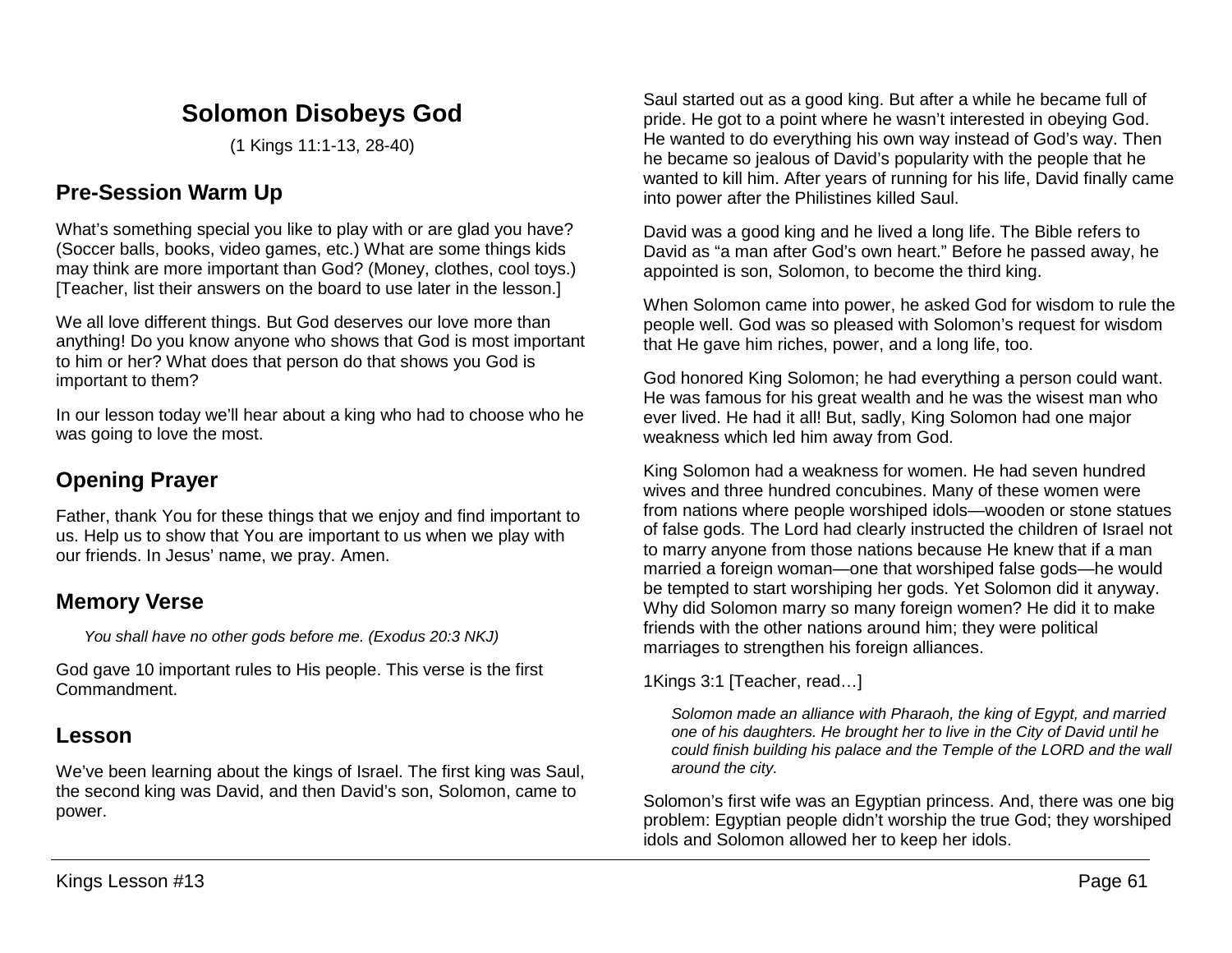God had given Solomon wisdom, but once Solomon had made this foolish mistake, he acted foolishly again and again. Soon he married another princess. And then he married again and again and again!

## 1 Kings 11:1-2

*Now King Solomon loved many foreign women. Besides Pharaoh's daughter, he married women from Moab, Ammon, Edom, Sidon, and from among the Hittites. The LORD had clearly instructed the people of Israel, "You must not marry them, because they will turn your hearts to their gods." Yet Solomon insisted on loving them anyway.* 

All these foreign wives brought their own idols of false gods with them from their countries! Soon there were lots and lots of false gods being worshiped in Solomon's kingdom! He even built some temples for his foreign wives to use for worshiping their false gods.

And, sure enough, these women encouraged Solomon to worship along with them and he turned his heart away from the true and living God. Solomon, the wisest man in the world, started to listen to his wives! He began to think that maybe, just maybe, these idols really had some power of their own! Pretty soon, Solomon himself was praying to the false gods that his wives worshiped.

Solomon did what was clearly wrong and refused to follow the Lord as his father David did. God was very angry with Solomon about this. Even though God appeared to him twice to warn him specifically against worshiping others gods, Solomon didn't listen and now he was no longer interested in the Lord God of Israel.

## 1 Kings 11:11

*So now the LORD said to him, "Since you have not kept my covenant and have disobeyed my decrees, I will surely tear the kingdom away from you and give it to one of your servants."*

How Sad! Since Solomon did not obey the Lord, God took the kingdom away from him and gave it to one of his servants.

Solomon wasn't happy about that! And which of his servants would become the king? Solomon didn't find out right away.

But one day, that servant found out! Solomon's servant, Jeroboam, was walking through the country. A prophet, a man who gave messages from God, met him. The prophet stopped. He took off his beautiful, brand-new robe and tore it into 12 pieces! [Teacher, tear a piece of fabric into pieces for a dramatic effect.] One piece for each of the 12 tribes of Israel.

### 1 Kings 11:31

*Then he said to Jeroboam, "Take ten of these pieces, for this is what the LORD, the God of Israel, says: 'I am about to tear the kingdom from the hand of Solomon, and I will give ten of the tribes to you!*

The prophet gave Jeroboam 10 of the pieces and told him that after Solomon dies, he will be king over 10 tribes of Israel. (The other 2 tribes would be ruled by Solomon's son for the sake of his father, David. Remember that God promised to bring Jesus through the family line of David. So, God couldn't completely wipe out Solomon's line.)

How could a king so blessed by God fail to obey the One who had lavished such love on him?

All this happened because Solomon allowed his wives to worship their own gods when they came to live in his palace. As time wore on, Solomon's heart was no longer fully devoted to God. The next thing that happened was that he began to worship the idols along with his wives.

What about you? Is your heart fully devoted to God? Do you ever choose to let someone or something become more important to you than your love for God? [Teacher, refer to the things listed on the board.]

How can you show others that God is more important to you than anything else? (Being thoughtful, helping others, obey God's rules.)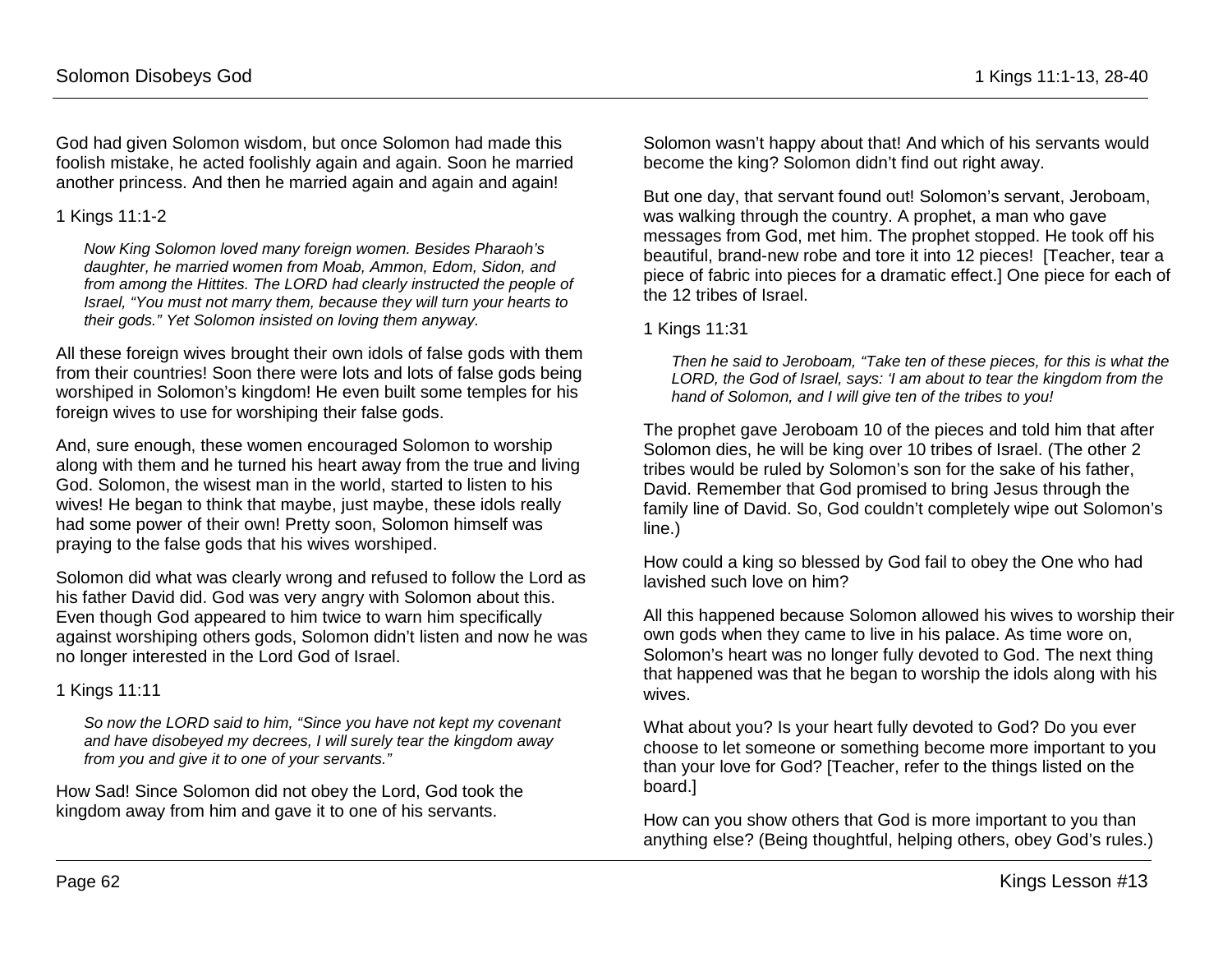Even though Solomon was the wisest man who ever lived, he did not always choose to do what was wise. We each have a choice to do what is wise. We can make a wise choice to honor God.

We honor God by showing Him, and everyone around us, that He is most important to us by the things we think, say, and do. Do your friends know that you love God with all of your heart, mind and soul? What are some ways you can show that God is more important than anything else? (Show God's love to our friends. Help others.)

Our Memory Verse this week tells us that God should be most important in our lives. God longs for us to worship Him and Him, alone.

## **Closing Prayer**

Father, we want everyone around us to know that we put You first in our lives. I pray that You will be honored and glorified in everything that we think, or say, or do. Guard our hearts from seeking after idols in our lives. And help us to never misrepresent You to anyone You bring into our lives. In Jesus' name, we pray. Amen.

## **Learning Activities**

### **Craft Corner**

### *There's Only One True God*

In this craft project, kids celebrate ways to describe our one true God.

### MATERIALS:

Markers, index cards, Bible, and large sheets of newsprint or butcher paper.

#### PREPARATION:

On separate index cards, write the following Scripture references:

| <b>Psalm 23:1</b> | <b>Psalm 43:2</b> | 1 Timothy 6:15 |
|-------------------|-------------------|----------------|
| <b>Psalm 28:1</b> | Isaiah 1:24       | James 1:17     |
| Psalm 42:11       | John 6:45         | Revelation 1:8 |

#### Revelation 15:3

Say: King Solomon of Israel was famous for his wisdom. But as he grew older and richer, Solomon did some things that weren't wise at all. In our Bible Lesson today, what did Solomon do wrong? The Bible teaches us that there is only one God and that we are to worship only Him. Let's make a special banner to remind us how wonderful our one true God is.

On the newsprint, instruct kids to title their banner, "The Only 1," making the "1" a large outline that fills most of the paper. Have children look up the scripture passages. Have kids work together to fill in the hollow "1" with words from the passages that describe God. Kids might write words such as "Shepherd," "Rock," "Savior." As kids work, you might want to play songs such as "Great Is the Lord" and "We Will Glorify." Then have kids display the banner in the room as a reminder that our God is the one true God.

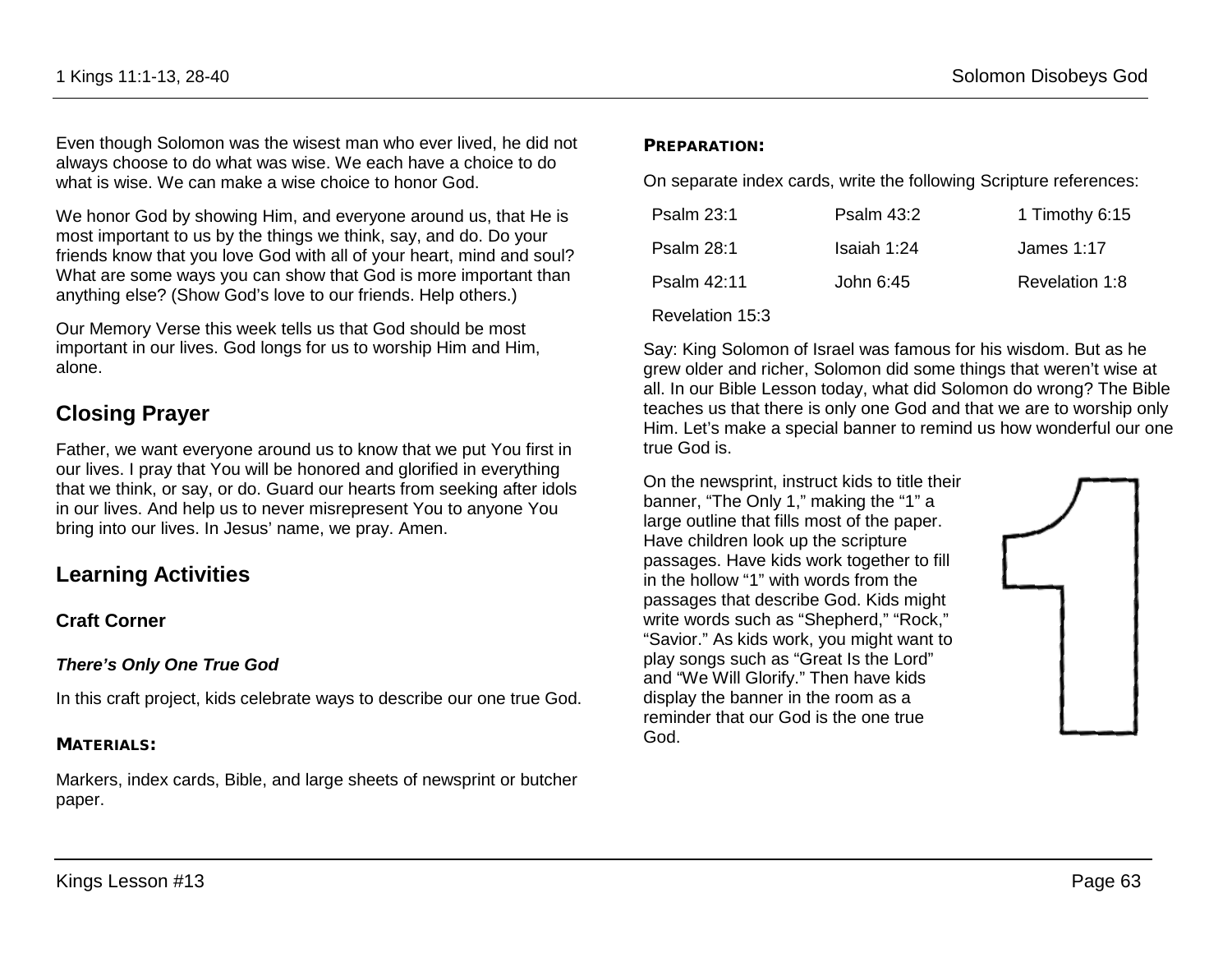### **Game Center**

#### *Mouth, Eyes, Ears, Hands and Feet*

Our memory verse tells us that God should be most important in our lives. Use this game to reinforce how we can show that God is most important in our lives.

#### PREPARATION:

Make cards with pictures of a mouth, eyes, ears, hands, and feet.

Hold the cards in your hand with the blank side facing the children. Have a volunteer pick a card and then ask that child a question that corresponds to the picture using the questions below as a guide:

- 1. How can you use your **mouth** to show that God is most important in your life? (Sing songs or tell others about how great God is. Pray to God. Never tell lies or dirty jokes.)
- 2. How can you use your **eyes** to show that God is most important to you? (Read the Bible; be careful what you watch on TV or at the movies. Be careful about what you read.)
- 3. How can you use your **ears** to show that God is most important to you? (Listen to others tell about God. Be careful what music you listen to. Be careful about listening to your friend's jokes at school. Never let someone gossip to you about someone else.)
- 4. How can you use your **hands** and **feet** to show that God is most important to you? (Do kind things to help other people.)
- Or, use the following questions in another game of your choice:
- 1. Solomon made lots of trouble for himself when he didn't make God most important in his life. What do you think made him decide to worship false gods? (His wives led him away from God.)
- 2. Which one of the Ten Commandments did Solomon disobey? (*You shall have no others gods before me*. Exodus 20:3)
- 3. How do you think Solomon felt after he heard that his kingdom was going to be divided? (He wasn't happy.)
- 4. What are some things kids may think are more important than God? (Having lots of money, clothes, and cool toys. Being popular.)
- 5. How can someone your age show that God is more important than anything else? (Pray to God. Read the Bible. Obey His rules in the Bible. Become a member of God's family. Be kind to others and show God's love to our friends. Help people. Memorize verses from the Bible.)
- 6. God is very wise! He wants to help us to make wise choices each day. What wise choice have we talked about today? (Making God first in our lives.)
- 7. How can you show that God is important to you when you are out on the playground? (Help other kids learn how to play a new game. Play fair.)